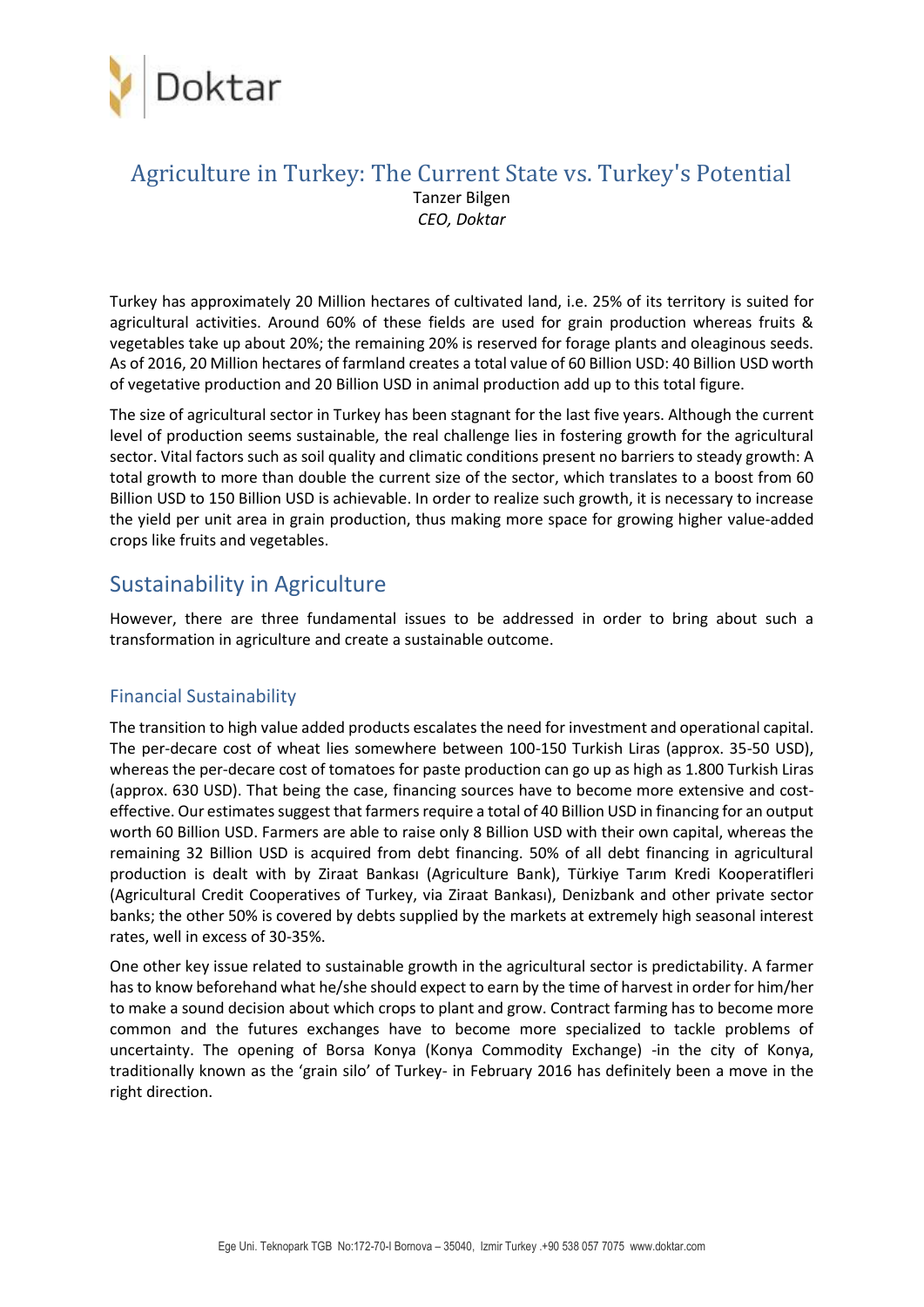

#### Environmental Sustainability

If the value of agricultural production is to be boosted up to 150 Billion USD, the yield per unit area, as well as the total amount of cultivated areas must be preserved.

Typical factors which have a negative impact on soil productivity include incorrect irrigation practices which lead to land salinization, excessive use of pesticides and fertilizers causing soil contamination, and the overuse of groundwater resulting in droughts.

The progressive shrinking of cultivated areas due to urban sprawl poses yet another major problem: Prime agricultural areas such as Küçük Menderes Plain (İzmir Torbalı, Tire), Çukurova, Gediz Plain and Trakya are all endangered by urban growth.

#### Human Capital Sustainability

The average age of Turkish population is 28; however the average age of Turkish farmers is as high as 54. The numbers indicate that valuable agricultural know-how might be lost forever merely within 5 to 10 years from now. Hence it is crucial to incentivize younger generations to continue farming and to provide farming towns with social institutions for education, healthcare, sports and recreation.

One other alarming aspect related to human capital is the lack of agricultural engineers and technical staff with sufficient knowledge of value added crops such as fruits and vegetables. Instead of consulting to experts from South Africa for citrus, or Italian experts for apples and Spanish experts for stone fruits, what needs to be done is to transfer knowledge and create a local accumulation.

Last but not least, the constituents within the agricultural sector must be furnished with analytical skills.

# A Holistic Approach to Food Value Chain for Sustainable Growth

Agricultural sustainability alone would not suffice to increase the size of Turkish agricultural economy up to 150 Billion USD. The food value chain has to be restructured with a holistic approach in order to achieve sustainable economic growth for the sector.

#### A Shift to Market Oriented Value Chain Perspective

Take for example, a Turkish company producing deep-frozen french fries: The company receives an order from the German market for 10.000 Tons of A-quality fries. The agricultural department would typically put all its effort into procuring potatoes at the lowest possible price level, if it is not engaged in active communication with the production department. A-quality french fries are usually longer than average and preserve a certain degree of crispiness after preparation; i.e., the factory must process potatoes larger than 60 mm in diameter and have a high dry matter rate. Failure to meet these specifications results in the company producing 42 Kilograms of french fries for every 100 Kilograms of raw potatoes. However, production efficiency can be increased up to 60% if the company procures the right kind of potatoes to start with.

In fact, the challenge to get a hold of just the right potatoes goes much further than the procurement stage: It is up to the agricultural procurement department to advise the farmers to plant 800 seeds per decare -instead of 1000 seeds per decare- and to apply a specific fertilization program high on potassium. Still, that's not all there is to it; the contractual agreement between growers and the company must incentivize production of potatoes that comply with the specifications. All in all, the